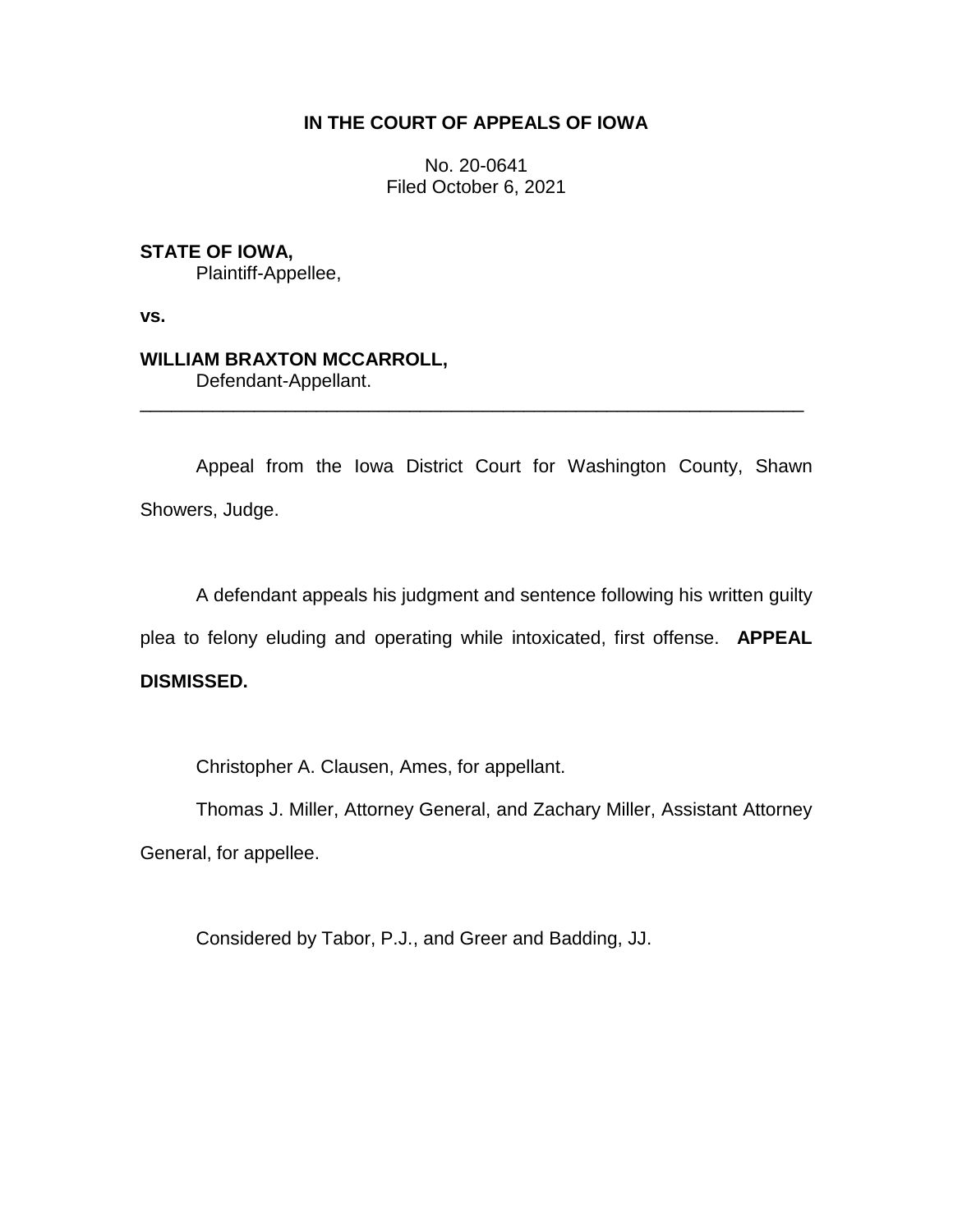**BADDING, Judge.**

 $\overline{a}$ 

In April 2020, William McCarroll entered a written guilty plea to felony eluding and operating while intoxicated (OWI), first offense. *See* Iowa Code §§ 321.279(3)(a)(2), 321J.2(2)(a) (2020). Attached to the written guilty plea was a "Memorandum of Plea Agreement," which contained the parties' joint sentencing recommendation. The district court accepted McCarroll's guilty plea and, consistent with the plea agreement, sentenced him to an indeterminate five-year term of incarceration on the felony eluding, with credit for time served on the OWI.

McCarroll appeals, claiming (1) the written plea did not "comply with the requirements imposed for written pleas of guilty in felony cases,"<sup>1</sup> and (2) the district court abused its discretion in imposing a sentence of incarceration. Because recent amendments to Iowa Code chapter 814 prevent us from reaching the merits of his claims, we must dismiss the appeal.

On his first claim, McCarroll acknowledges he failed to preserve error because he never filed a motion in arrest of judgment challenging his guilty plea. *See* Iowa R. Crim. P. 2.24(3)(a). But he contends we should bypass error preservation and consider the claim as ineffective assistance of counsel. In support of his right to a direct appeal, McCarroll points to this exception: "[I]f the

2

<sup>&</sup>lt;sup>1</sup> In the midst of the global COVID-19 pandemic, the Iowa Supreme Court issued a supervisory order authorizing district courts to "accept written guilty pleas in felony cases in the same manner as in serious and aggravated misdemeanor cases." Iowa Supreme Ct. Supervisory Order, *In the Matter of Ongoing Provisions for Coronavirus/COVID-19 Impact on Court Services* ¶ 26 (May 22, 2020) (citing Iowa R. Crim. P. 2.8(2)(b) (last paragraph)). Paragraph 30 of the order also permitted district courts to pronounce judgment and sentence by written order without the presence of the parties provided certain conditions were met, including a written statement from the prosecutor waiving presence and verifying there are no victims who wished to be heard in person.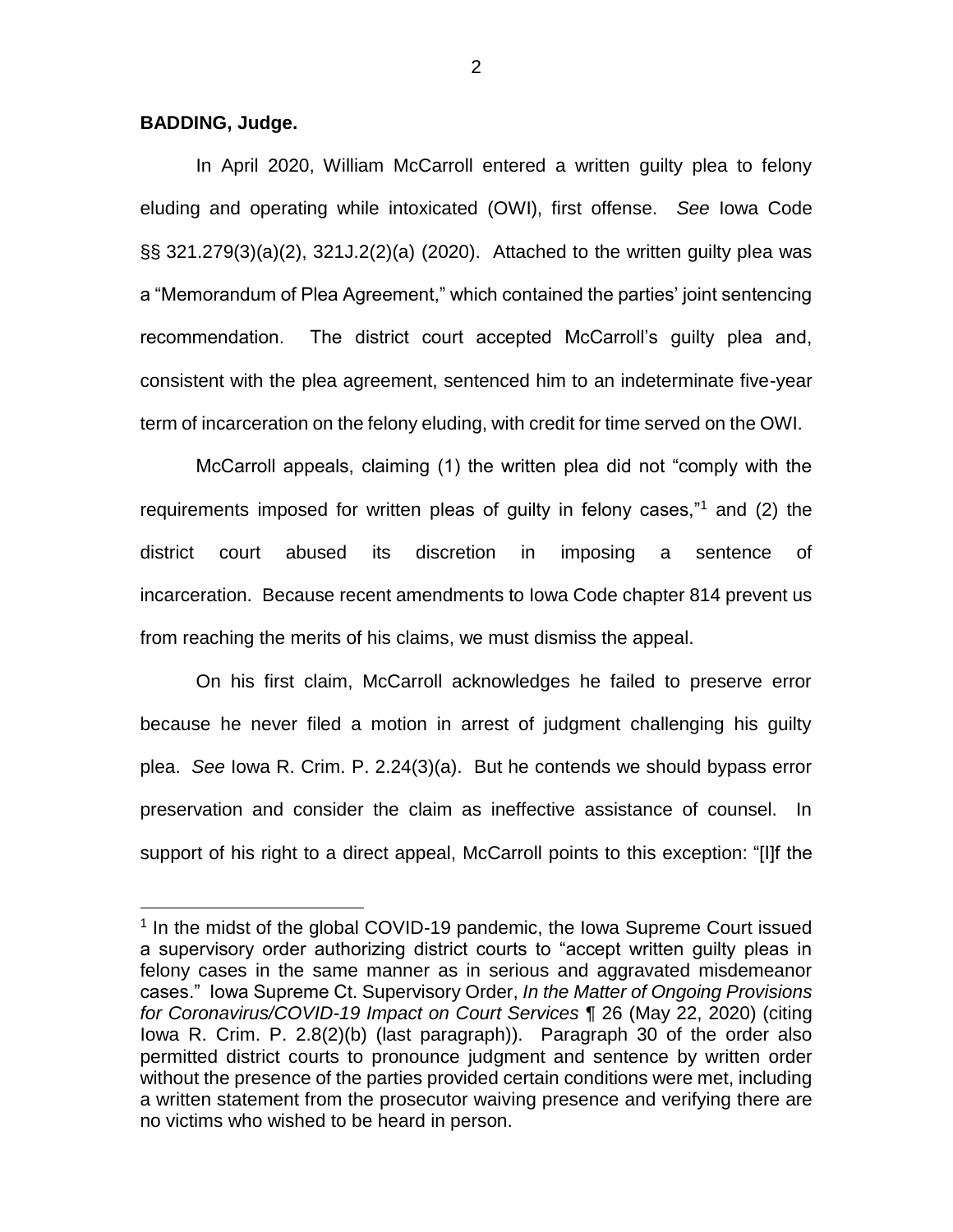guilty plea resulted from ineffective assistance of counsel, the defendant can challenge the plea under the rubric of ineffective assistance of counsel." *State v. Weitzel*, 905 N.W.2d 397, 401 (Iowa 2017).

That exception does not apply here. As of July 1, 2019, Iowa Code section 814.7 prohibits us from deciding ineffective-assistance claims on direct appeal. Since McCarroll received his judgment and sentence after the legislation's effective date, the amendment controls. *See State v. Damme*, 944 N.W.2d 98, 109 (Iowa 2020). Thus, even if we reframe the guilty-plea claim as ineffective assistance of counsel, we lack authority to reach the merits. *See State v. Tucker*, 959 N.W.2d 140, 154 (Iowa 2021) (clarifying that the exception allowing a defendant to challenge his guilty plea on ineffective-assistance grounds "no longer provides an avenue for relief on direct appeal" when section 814.7 applies).

McCarroll's right to appeal his guilty plea is further limited by Iowa Code section 814.6(1)(a)(3), which permits an appeal as a matter of right from a conviction entered upon a guilty plea only when the conviction is for a class "A" felony or the defendant establishes good cause. *State v. Boldon*, 954 N.W.2d 62, 68 (Iowa 2021). Good cause exists "when the defendant challenges his or her sentence rather than the guilty plea." *Damme*, 944 N.W.2d at 105. Thus, to the extent that McCarroll is only challenging his guilty plea, we have no jurisdiction to hear his claims. *Id.* 

While McCarroll's last claim is related to his sentence, he has not advanced any argument related to good cause even though he bears the burden to establish it. *Id.* at 104; *see also State v. Davis*, No. 20-0156, 2021 WL 3395104, at \*1 (Iowa Ct. App. Aug. 4, 2021) (dismissing appeal based on defendant's failure to address